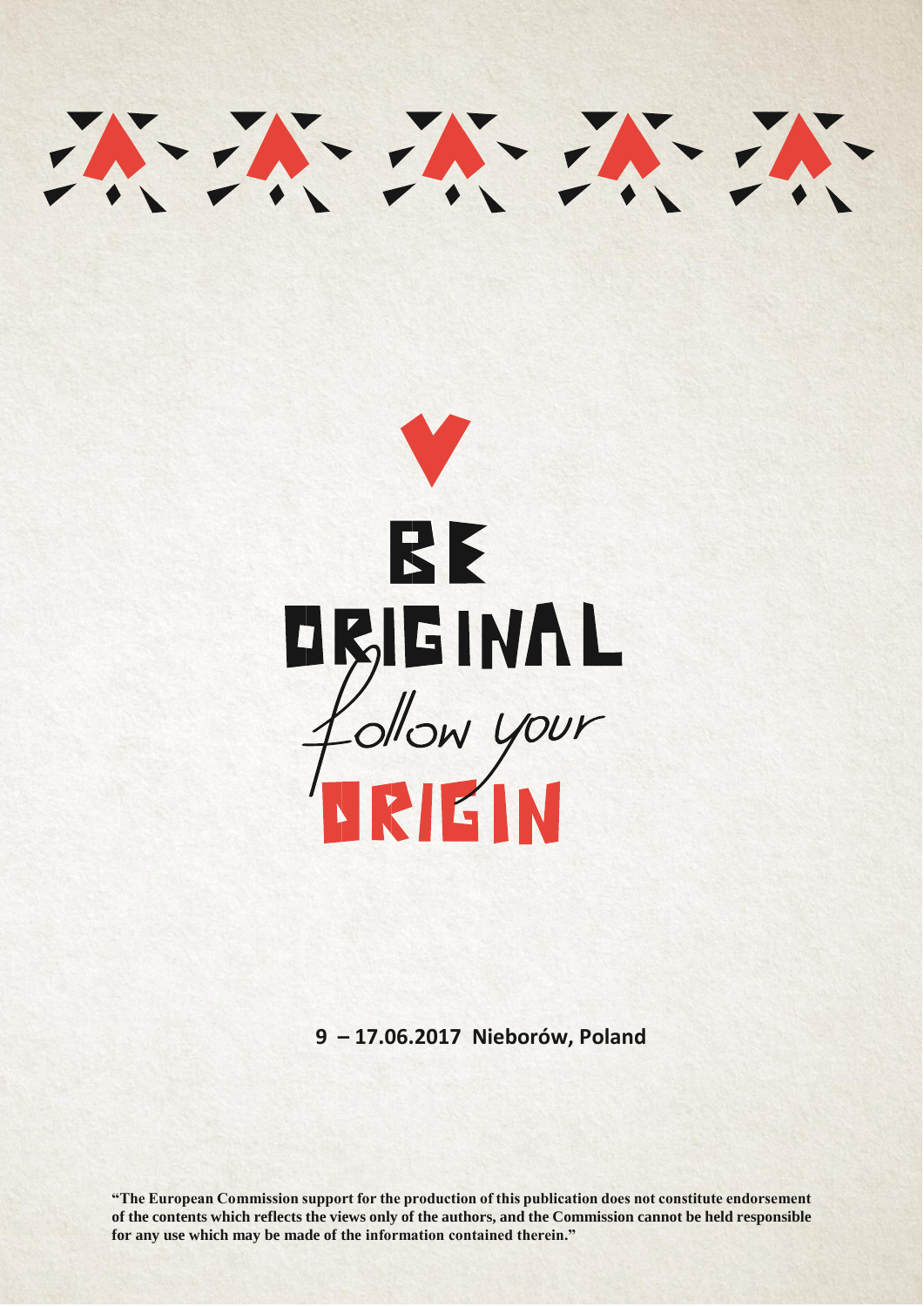

#### **Project background:**

"Be original, follow your origin" is youth exchange project which gathers youngsters from 6 European countries: Poland, Macedonia, Estonia, the Czech Republic, Romania, Hungary. The main goal of the exchange is to promote folk culture.

We want to implement this project because in the era of globalisation very often young people forgot about their roots, about that where they are coming from. Thanks to this exchange we would like to encourage them and motivate them to reflect on different aspects of traditional folklore: music, dances, stories, legends, customs as a way of raising intercultural awareness, discovering the own identity and promoting local culture among their peers.

The project will also allow young people to understand that diversity is not bad and always occurred in Europe. It is critical, especially in the context of the current migration crisis and intensification of Europe's xenophobic and racist attitudes.

The exchange involves 32 participants from 6 European countries (Poland, Macedonia, Estonia, the Czech Republic, Romania, Hungary), 5 persons in each group and 7 in the Polish group. Participants are young people aged 16 - 25 years interested in folk culture.

The project will use methods of non-formal education and learn by experience.

Expected results of the project are: to increase the knowledge of participants on the European cultural diversity and knowledge of folk culture in our countries, a publication about the project, to produce a promotional video, to raise public awareness about the folk culture.

## **PARTICIPANTS**

32 young people from 6 countries, who:

- Are between 18 and 30
- Are interested in the topic of folk culture
- Are ready to spread the results created within this project,
- Are willing to participate full nine days of the youth exchange,
- Can express thoughts freely in English, as all the sessions will be held in English

#### **VENUE**

You will be accommodated in Tourist Farm Dom w Nieborowie. You will be staying in **2-3-4 shared rooms** with bathrooms and wifi available in the hotel area. You will be staying with the person the same gender from different country than your own. This is to foster integration between all the participants and provide a quality group dynamic. In case there are couples who are coming together, please let us know in advance! <http://www.nieborow23.pl/index.php?lang=2>

The resort provides linen and towels.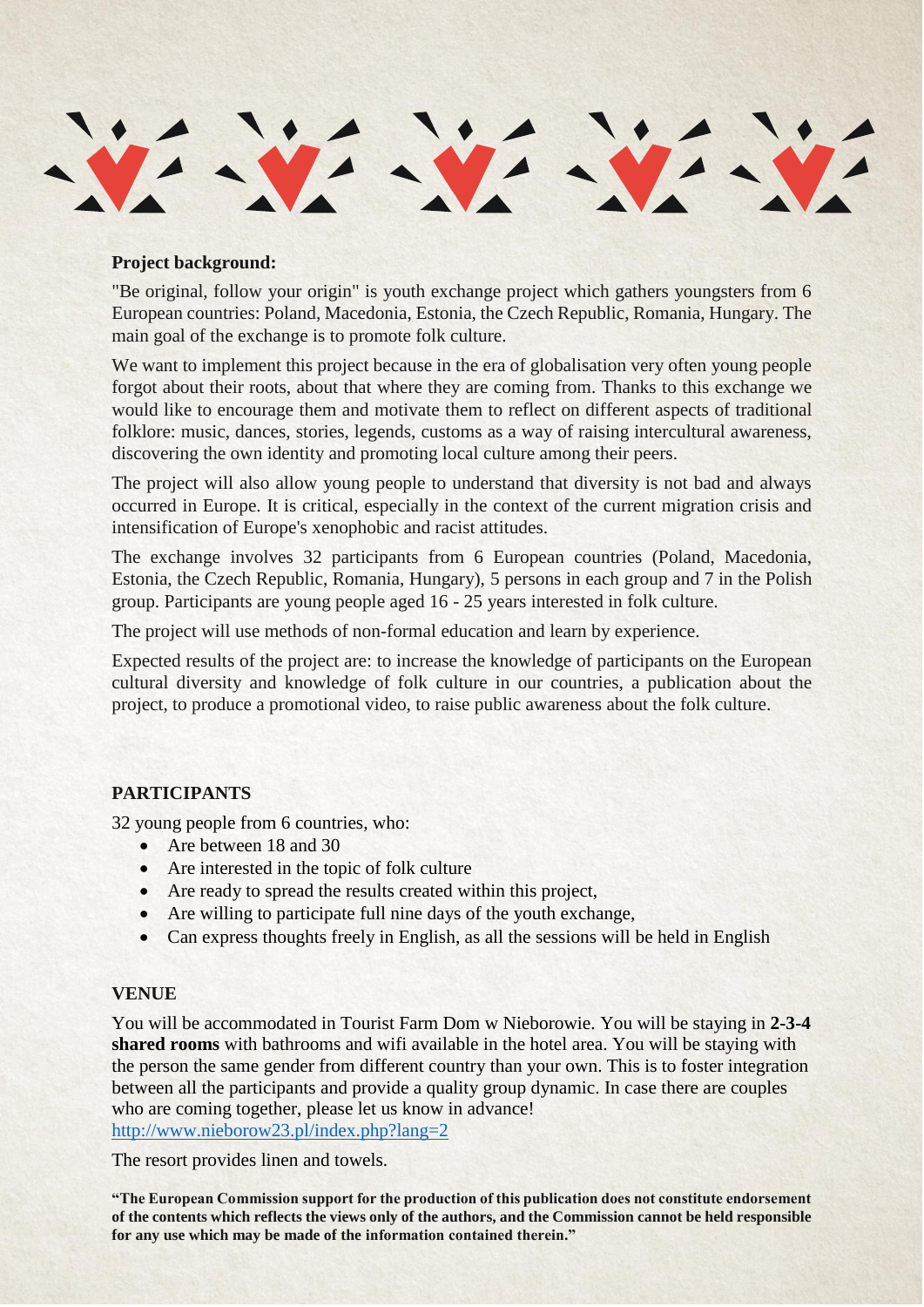# **ARRIVALS AND DEPARTURES**

The youth exchange will consist of 9 days of program  $(9th - 17th)$  of June). All the participants are expected to attend the full program.

Departure day is 17th of June. 16th of June is still activity day!

# **Arriving by plane:**

The Warsaw airport is most convenient one as Nieborów is just 80 km remote

from Warsaw.

The transportation from Warsaw will be arranged by the organizers depending on what

time you will arrive to the city. As soon as your flights, buses and trains details are known, the organizers' team will provide you with further information about the transportation.

## **TRAVEL COST AND REIMBURSEMENT**

Our project is financed by Erasmus + Programme. Accommodation and food will be provided by organizers. Travel costs will be covered according to the funding rules of Erasmus + Programme based on Erasmus+ distance calculator as follows (cost per participant, return ticket, in EUR):

- $\bullet$  Poland 0 EUR
- $\bullet$  Macedonia 170 EUR
- Hungary 170 EUR
- Romania 170 EUR
- $\bullet$  Estonia 170 EUR
- $\textdegree$  Czech Republic 80 EUR

Before arranging any travel, please contact Łukasz Teofilak (lukteo@gmail.com) in order to advise you best itinerary.

It is allowed to come 2 days earlier or stay 2 more days after the youth exchange, having on mind that in this case accommodation and meals for additional days will not be covered by the organizers team and you would need to pay by your own. Travel costs are reimbursed independently.

## **MONEY**

The currency in Poland is Polish Zloty (PLN)

1 EUR =  $4.3$  ZŁ (approximately).

Bottle of water: 1-3 ZŁ (0,5L)

A juice in a cafe: 5-7ZŁ

sandwich: 3-10 ZŁ

espresso in a cafe: 6ZŁ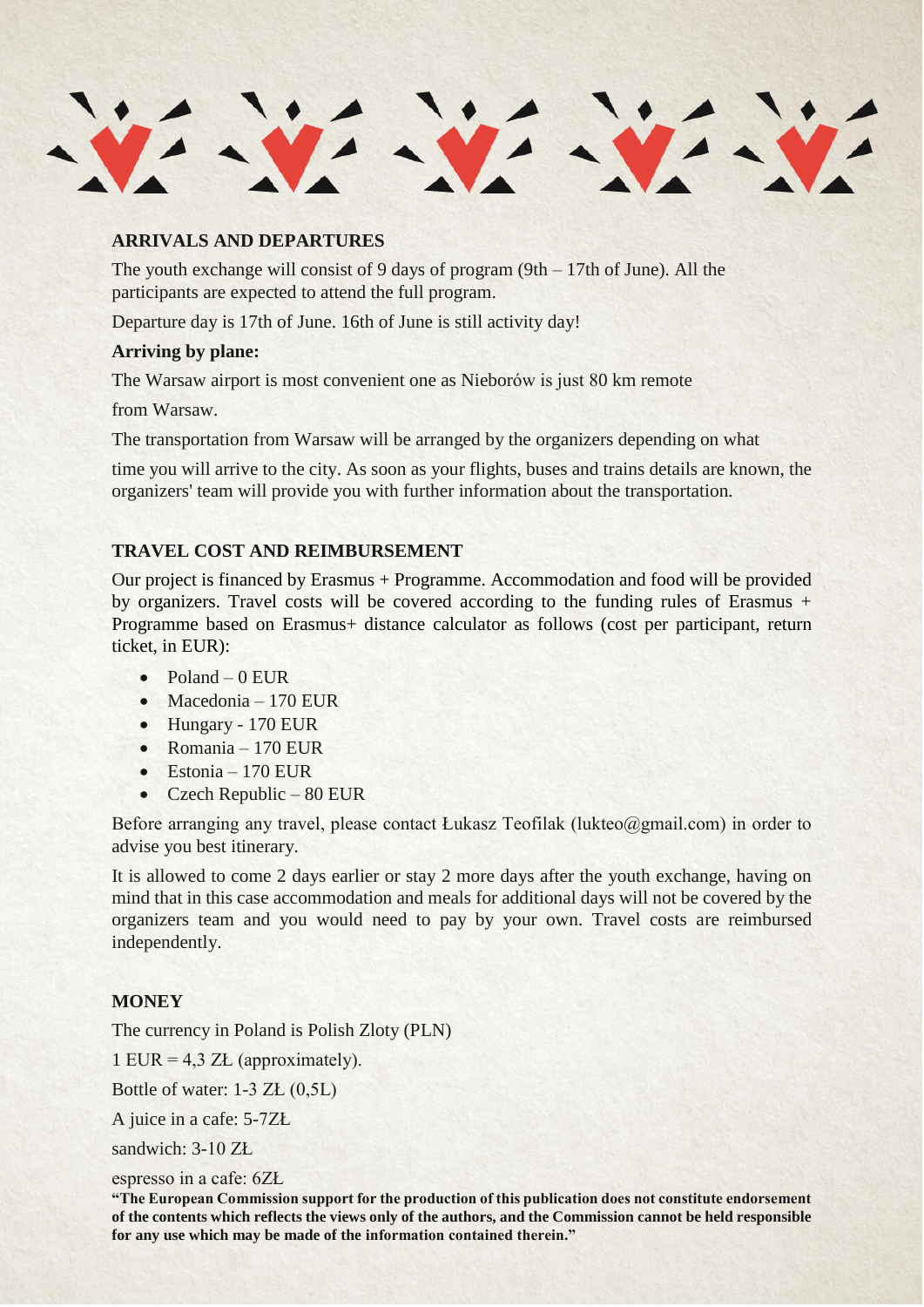#### **Credit cards:**

Most major credit cards (DINERS, AMERICAN EXPRESS, VISA AND MASTERCARD/EUROCARD) can be used for payments wherever noticed., As a rule in most major hotels, shops and restaurants.

It is recommended for you to exchange your money before arriving to Nieborów.

## **CLIMATE AND WEATHER**

According to weather forecast temperature in June should be between 20 and 25 degrees. It should be sunny, but also be prepared that sometimes it might be rainy.

Fresh information about the weather will be posted on the fb group.

#### **OTHER**

You should self-organize your accommodation in case of early arrivals or late departures. Obtaining a full insurance (travel risks, medical, injuries) is the participant responsibility, please take your insurance card with you. About any changes you will be updated by organizers via e-mail or on our Facebook group: YE Be original, follow your origin

Intercultural evening is planned to happen, we encourage you to bring some food and beverages to taste and prepare 1-2 national dance or interactive games (PowerPoint presentation is not interactive at all! ). if you play any instrument you are also more than welcome to take it with you.

# **USEFUL LINKS**

General information about Poland and the region:

<http://www.polska.pl/en/>

<http://www.foreignersinpoland.com/>

<http://www.staypoland.com/poland-stereotypes.htm>

<https://en.wikipedia.org/wiki/%C5%81owicz>

<http://www.lowiczturystyczny.eu/index.php>

Public transportation in bigger cities in Poland: <http://warszawa.jakdojade.pl/>